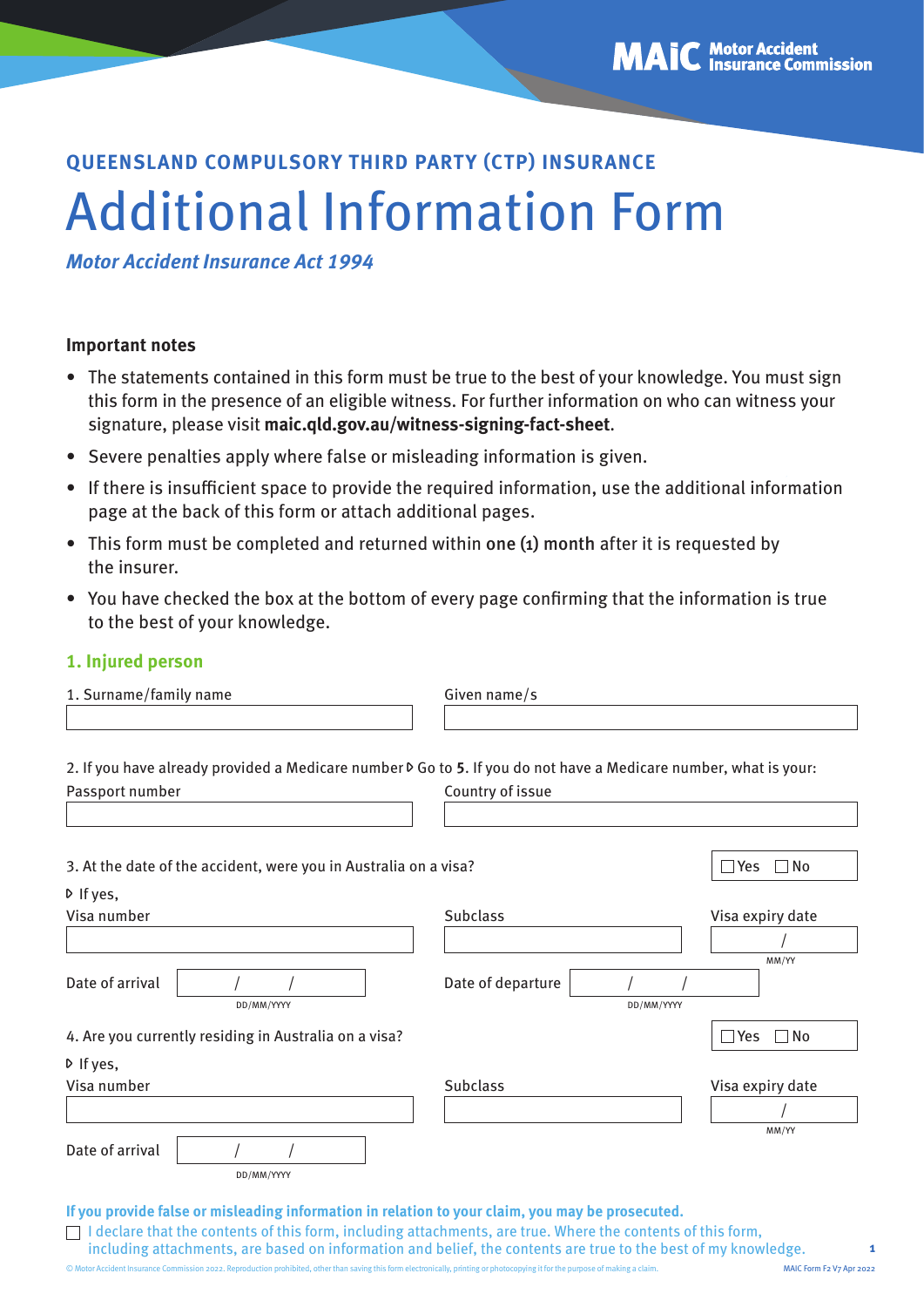# **2. Accident**

| 5. Please provide any additional information to that which was provided in the Notice of Accident Claim Form and which would |
|------------------------------------------------------------------------------------------------------------------------------|
| assist the insurer to better understand the circumstances and cause of the accident.                                         |

| 6. Road surface (e.g. sealed/unsealed)                                                      | 7. Road conditions (e.g. wet, dry, slippery)                                                                                      |
|---------------------------------------------------------------------------------------------|-----------------------------------------------------------------------------------------------------------------------------------|
| 8. Atmospheric conditions (e.g. clear, foggy)                                               | 9. Lighting conditions (e.g. dark/light, street lighting, lit/unlit)                                                              |
| 10. Vehicle 1 (as shown on the Notice of Accident Claim Form)                               |                                                                                                                                   |
| <b>Registration number</b>                                                                  | Estimate the speed of the vehicle at the time of the accident                                                                     |
|                                                                                             | KM/Hour                                                                                                                           |
| What damage was caused to this vehicle?                                                     |                                                                                                                                   |
| 11. Vehicle 2 (as shown on the Notice of Accident Claim Form)                               |                                                                                                                                   |
| <b>Registration number</b>                                                                  | Estimate the speed of the vehicle at the time of the accident                                                                     |
|                                                                                             | KM/Hour                                                                                                                           |
| What damage was caused to this vehicle?                                                     |                                                                                                                                   |
| 12. Vehicle 3 (as shown on the Notice of Accident Claim Form)<br><b>Registration number</b> | Estimate the speed of the vehicle at the time of the accident<br>KM/Hour                                                          |
| What damage was caused to this vehicle?                                                     |                                                                                                                                   |
| 13. Vehicle 4 (as shown on the Notice of Accident Claim Form)                               |                                                                                                                                   |
| <b>Registration number</b>                                                                  | Estimate the speed of the vehicle at the time of the accident                                                                     |
|                                                                                             | KM/Hour                                                                                                                           |
| What damage was caused to this vehicle?                                                     |                                                                                                                                   |
| of vehicle, unique features, signwriting).                                                  | 14. If there was an unidentified vehicle involved, provide any information that will assist in its identification (e.g. colour    |
| or advertising for witnesses).                                                              | 15. If there was an unidentified vehicle involved, provide details of how you have tried to identify the vehicle (e.g. contacting |
|                                                                                             |                                                                                                                                   |

**If you provide false or misleading information in relation to your claim, you may be prosecuted.** 

I declare that the contents of this form, including attachments, are true. Where the contents of this form, including attachments, are based on information and belief, the contents are true to the best of my knowledge.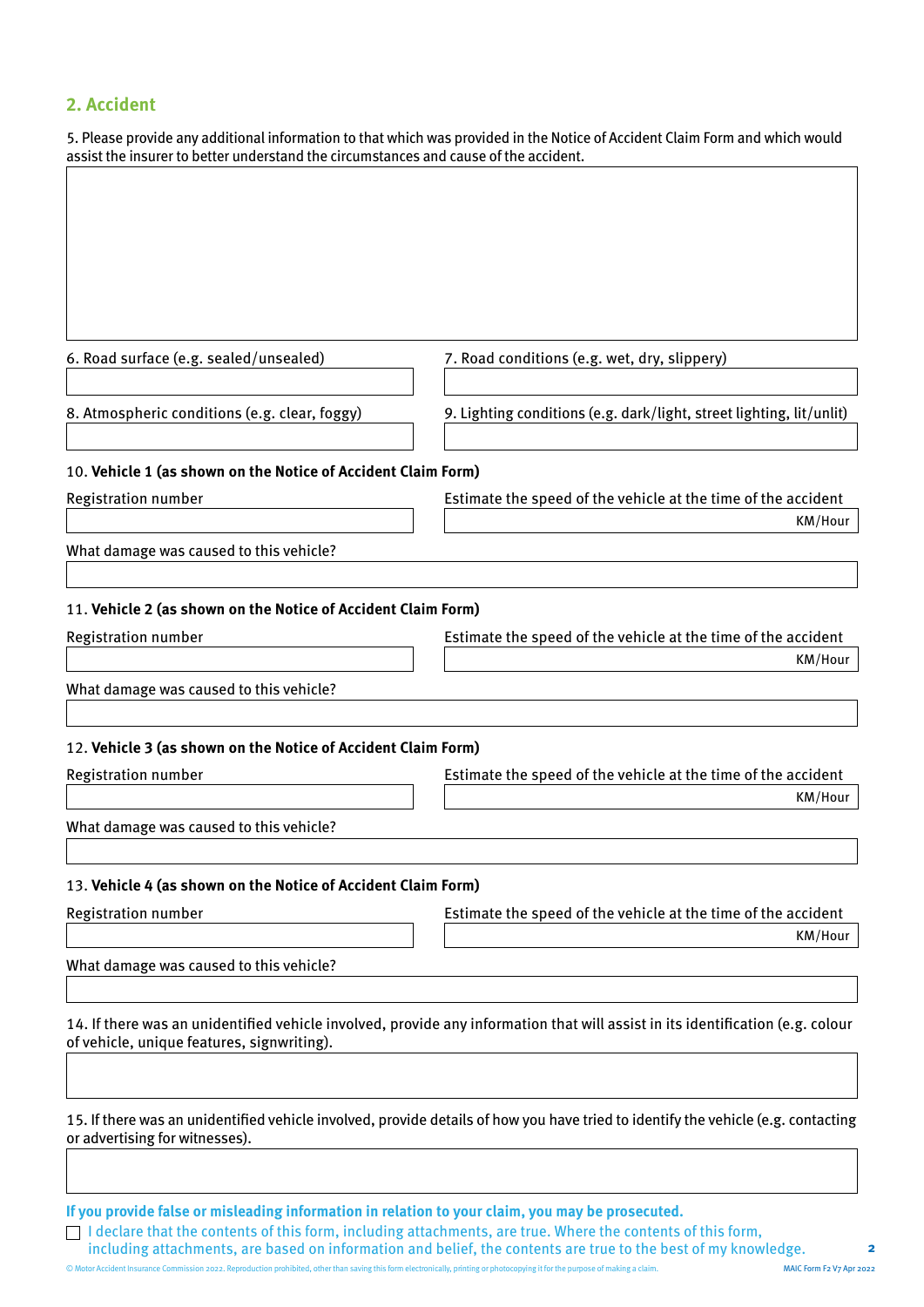#### **3. Police action**

16. Are you aware of any police action arising from the accident?  $\Box$  Yes  $\Box$  No

If yes, against who?

Surname/family name Given name/s

What role did this person have in the accident? What is the police action?

## **4. Injury and rehabilitation**

17. What injuries did you sustain in the accident? Be specific and state body part injured (e.g. fractured right index finger, strained lower back).

| If not enough space, write details in the additional information section of this form or on a separate page and attach |  |
|------------------------------------------------------------------------------------------------------------------------|--|
| to this form.                                                                                                          |  |

18. How do the injuries affect you now? (e.g. walk with crutches).

**If not enough space, write details in the additional information section of this form or on a separate page and attach to this form.**

19. Did you need an ambulance?

 $\Box$  No  $\Box$  Yes  $\Box$  D Officer's name

Officer's station

20. Were you treated at and/or admitted to any hospital other than the hospital shown on the Notice of Accident Claim Form?

| $\square$ No<br>∃Yes | ▷ Hospital name          |             |              |             |
|----------------------|--------------------------|-------------|--------------|-------------|
|                      | D Hospital address       |             |              | Street type |
|                      |                          | Suburb/town | <b>State</b> | Postcode    |
|                      | <b>▷</b> Date/s treated  |             |              |             |
|                      | ▷ Hospital name          |             |              |             |
|                      | D Hospital address       |             |              | Street type |
|                      |                          | Suburb/town | <b>State</b> | Postcode    |
|                      | <b>▷</b> Date/s admitted |             |              |             |

21. Is the medical practitioner who completed the medical certificate (which accompanied the Notice of Accident Claim Form), your usual treating General Practitioner (GP)?

| $\Box$ No<br>l Yes | $\triangleright$ If no, usual treating<br>GP name |                                                                                                  |              |             |
|--------------------|---------------------------------------------------|--------------------------------------------------------------------------------------------------|--------------|-------------|
|                    | D GP address                                      |                                                                                                  |              | Street type |
|                    |                                                   | Suburb/town                                                                                      | <b>State</b> | Postcode    |
|                    | D Email                                           |                                                                                                  |              |             |
|                    | D Best contact number                             |                                                                                                  |              |             |
|                    |                                                   | If you provide false or misleading information in relation to your claim, you may be prosecuted. |              |             |

 $\Box$  I declare that the contents of this form, including attachments, are true. Where the contents of this form,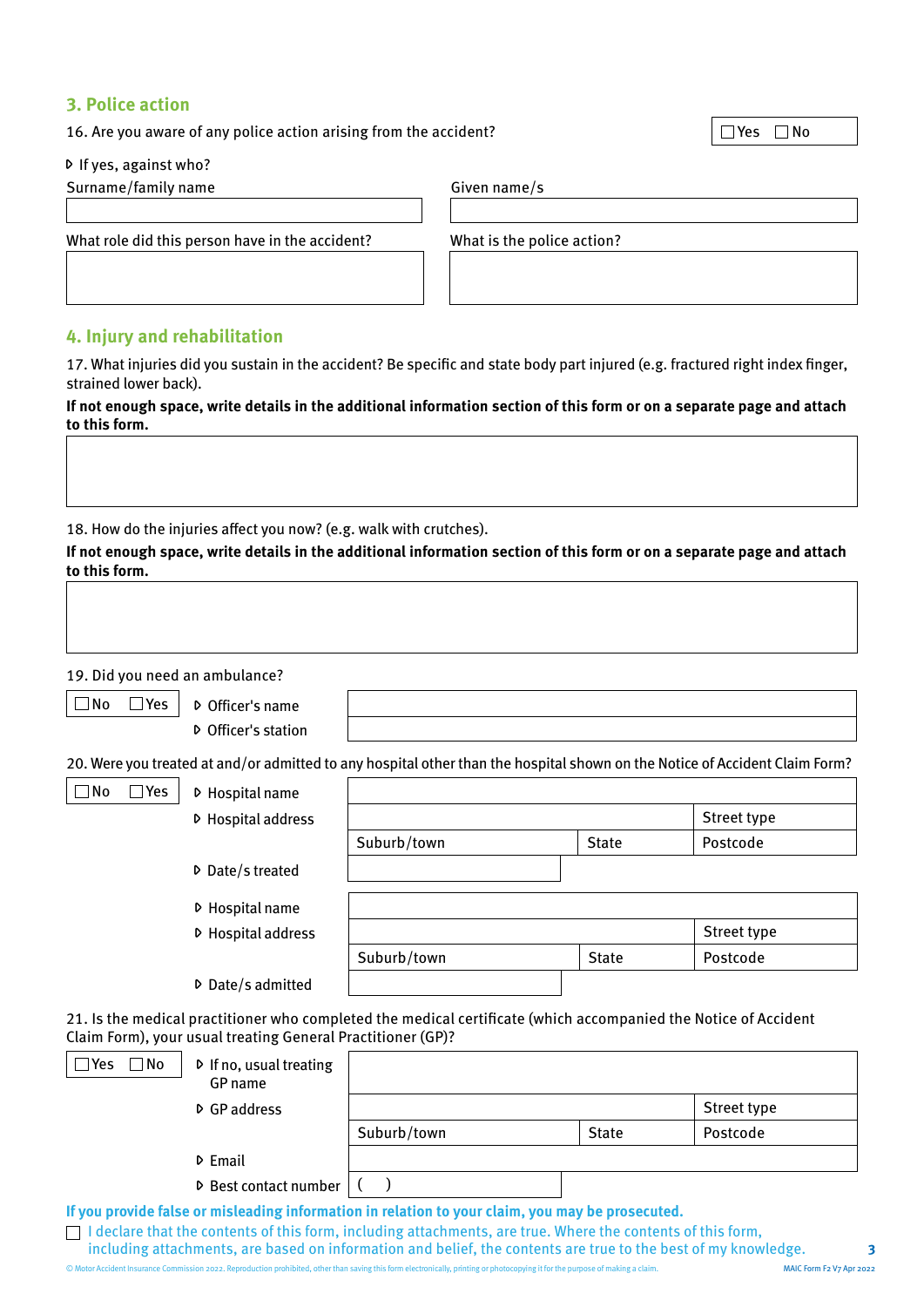22. Who has treated you for your injuries? List all doctors, surgeons and allied health providers.

**If not enough space, write details in the additional information section of this form or on a separate page and attach to this form.**

| Street type  |                                                                                                                                                                                                       |
|--------------|-------------------------------------------------------------------------------------------------------------------------------------------------------------------------------------------------------|
| <b>State</b> | Postcode                                                                                                                                                                                              |
|              |                                                                                                                                                                                                       |
|              |                                                                                                                                                                                                       |
|              |                                                                                                                                                                                                       |
|              |                                                                                                                                                                                                       |
| Street type  |                                                                                                                                                                                                       |
| <b>State</b> | Postcode                                                                                                                                                                                              |
|              |                                                                                                                                                                                                       |
|              |                                                                                                                                                                                                       |
|              |                                                                                                                                                                                                       |
|              |                                                                                                                                                                                                       |
| Street type  |                                                                                                                                                                                                       |
| <b>State</b> | Postcode                                                                                                                                                                                              |
|              |                                                                                                                                                                                                       |
|              |                                                                                                                                                                                                       |
|              |                                                                                                                                                                                                       |
|              |                                                                                                                                                                                                       |
|              |                                                                                                                                                                                                       |
| <b>State</b> | Postcode                                                                                                                                                                                              |
|              |                                                                                                                                                                                                       |
|              |                                                                                                                                                                                                       |
|              |                                                                                                                                                                                                       |
|              |                                                                                                                                                                                                       |
|              |                                                                                                                                                                                                       |
| <b>State</b> | Postcode                                                                                                                                                                                              |
|              |                                                                                                                                                                                                       |
|              |                                                                                                                                                                                                       |
|              |                                                                                                                                                                                                       |
|              |                                                                                                                                                                                                       |
|              |                                                                                                                                                                                                       |
| <b>State</b> | Postcode                                                                                                                                                                                              |
|              | Hospital/practice name<br>Hospital/practice name<br>Hospital/practice name<br>Hospital/practice name<br>Street type<br>Hospital/practice name<br>Street type<br>Hospital/practice name<br>Street type |

© Motor Accident Insurance Commission 2022. Reproduction prohibited, other than saving this form electronically, printing or photocopying it for the purpose of making a claim. MAIC Form F2 V7 Apr 2022 including attachments, are based on information and belief, the contents are true to the best of my knowledge.

 $\Box$  I declare that the contents of this form, including attachments, are true. Where the contents of this form,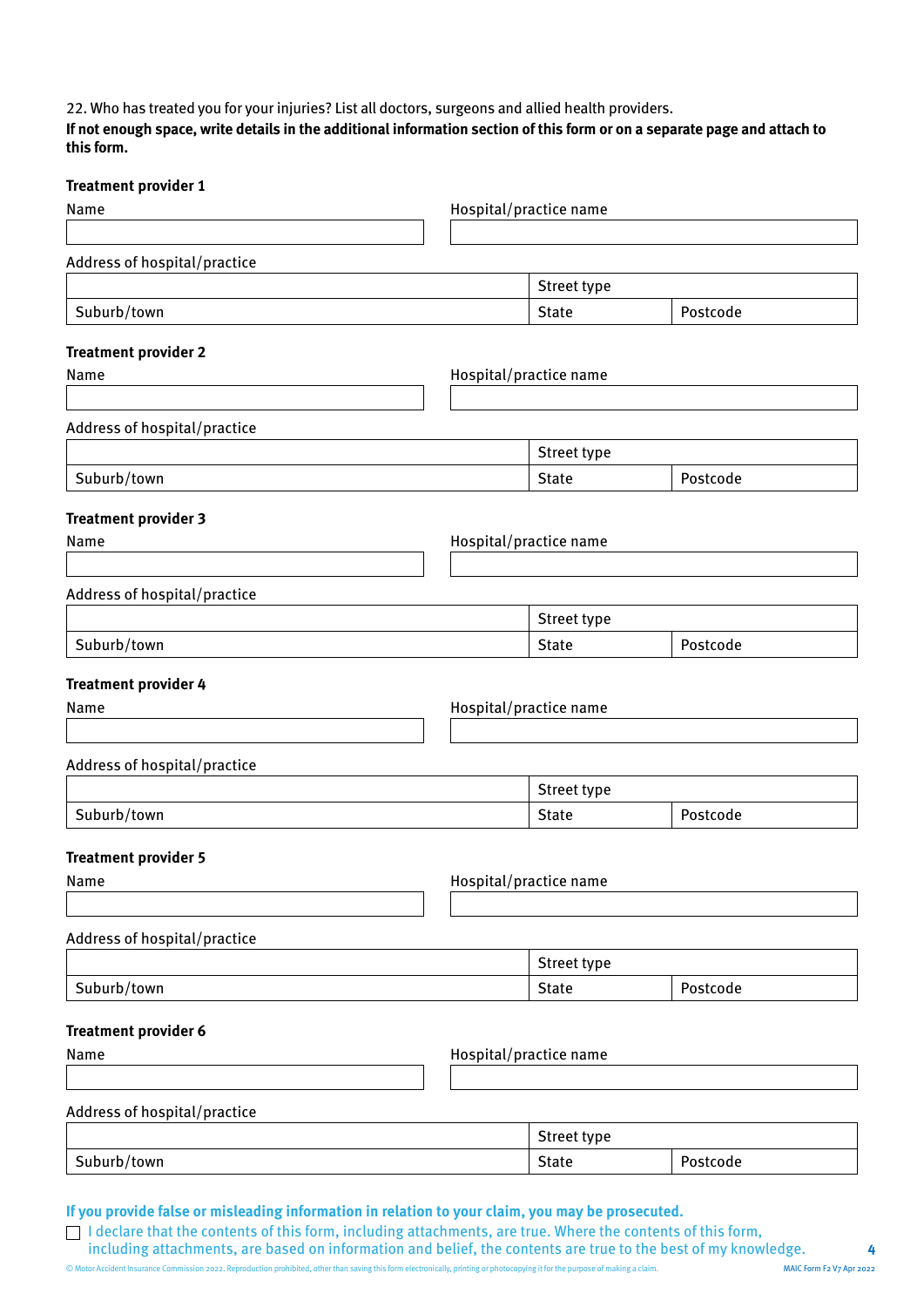## **5. Financial loss**

| 23. Have you lost or will you lose wages, salary or business income because of the accident?          | $\Box$ Yes<br>$\Box$ No $\triangleright$ Go to 42 |
|-------------------------------------------------------------------------------------------------------|---------------------------------------------------|
| 24. Are you still losing income?                                                                      | l Yes<br>   No                                    |
| $\Box$ No $\Box$ Yes<br>25. Have you returned to work at all since the accident?<br>$D$ If yes, when? |                                                   |
|                                                                                                       | DD/MM/YYYY                                        |
| 26. If you have not returned to work, do you expect to return to work?                                | $\Box$ No $\Box$ Don't know<br> Yes               |
| $D$ If yes, when?                                                                                     |                                                   |
| 27. What is your usual occupation?                                                                    | DD/MM/YYYY                                        |

#### 28. List the particulars of your employment during the **three** years prior to the accident **and** the period **since** the accident

| Financial year | Name of employer | Address of employer | Net income |
|----------------|------------------|---------------------|------------|
| 20             |                  |                     |            |
| 20             |                  |                     |            |
| 20             |                  |                     |            |
| 20             |                  |                     |            |
| 20             |                  |                     |            |

#### Self-employed details (if applicable)

| Financial year | Name of business | <b>Nature of business</b> | Net income |
|----------------|------------------|---------------------------|------------|
| 20             |                  |                           |            |
| 20             |                  |                           |            |
| 20             |                  |                           |            |
| 20             |                  |                           |            |

29. Have you had any periods of time away from work because of the accident?  $\Box$  Yes  $\Box$  No  $\Box$  Go to 30

| First period of absence                  |                                          |              | <b>From</b> | To         |
|------------------------------------------|------------------------------------------|--------------|-------------|------------|
| Weeks                                    | Days                                     | <b>Hours</b> |             |            |
| Second period of absence (if applicable) |                                          | DD/MM/YYYY   | DD/MM/YYYY  |            |
| Weeks                                    | Days                                     | <b>Hours</b> |             |            |
|                                          | Third period of absence (if applicable)  |              | DD/MM/YYYY  | DD/MM/YYYY |
| Weeks                                    | Days                                     | <b>Hours</b> |             |            |
|                                          | Fourth period of absence (if applicable) |              | DD/MM/YYYY  | DD/MM/YYYY |
| Weeks                                    | Days                                     | <b>Hours</b> |             |            |
|                                          |                                          |              | DD/MM/YYYY  | DD/MM/YYYY |

#### **If you had more than four separate periods away from work, write details in the additional information section of this form or on a separate page and attach to this form.**

30. Is the work you do or your weekly income different because of the accident?

 $\Box$  No  $\Box$  Yes  $\Box$  D Give details

**If you provide false or misleading information in relation to your claim, you may be prosecuted.** 

 $\Box$  I declare that the contents of this form, including attachments, are true. Where the contents of this form,

including attachments, are based on information and belief, the contents are true to the best of my knowledge.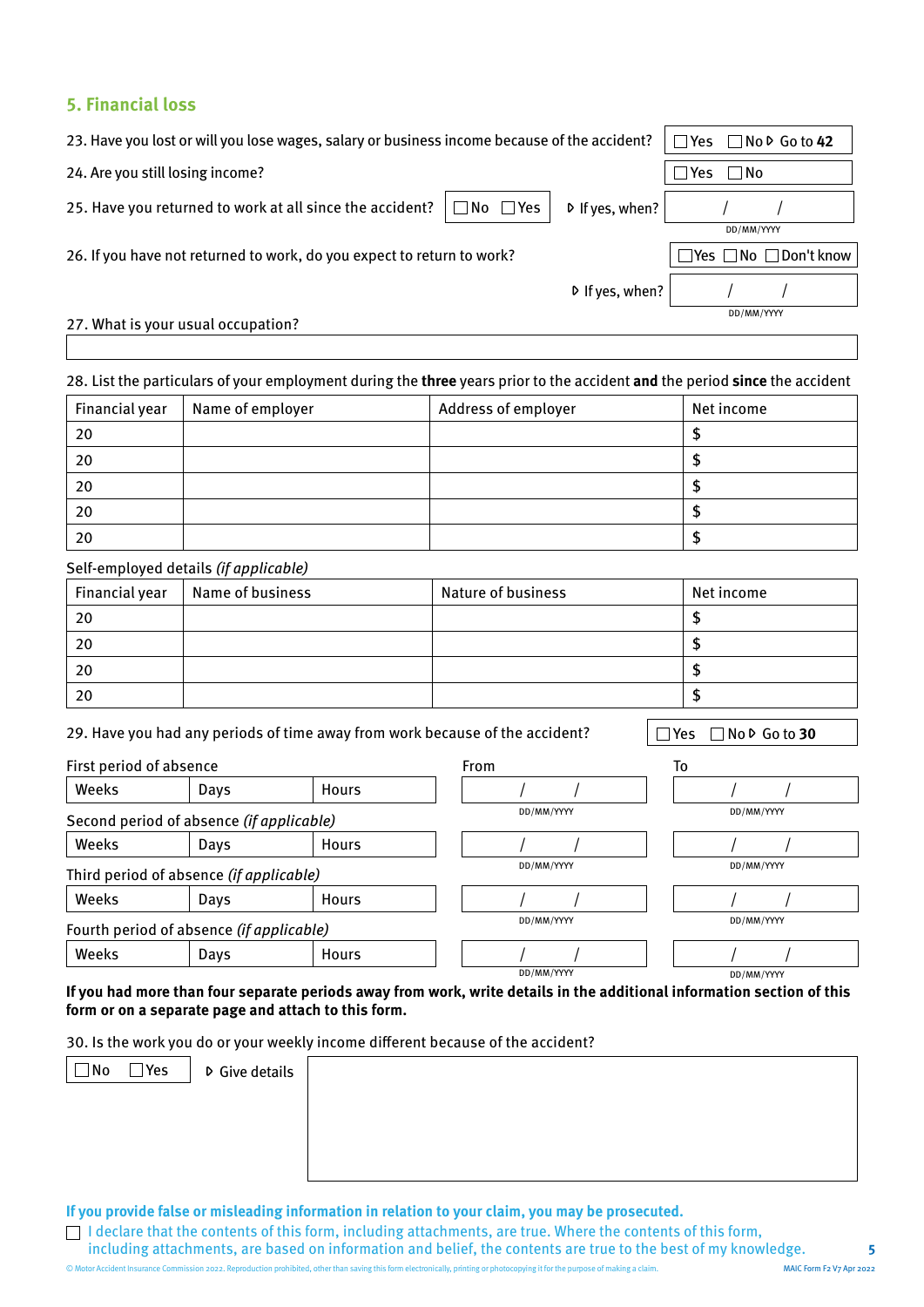|  |  |  |  | 31. Have you lost income from self-employment because of the accident? |
|--|--|--|--|------------------------------------------------------------------------|
|  |  |  |  |                                                                        |

■ Yes No D Go to 37

#### 32. Self-employment details

| Name of business                                                                                                                                                                                                                               |                      | Nature of business |          |  |
|------------------------------------------------------------------------------------------------------------------------------------------------------------------------------------------------------------------------------------------------|----------------------|--------------------|----------|--|
| <b>ABN</b>                                                                                                                                                                                                                                     |                      |                    |          |  |
| Address (workplace)                                                                                                                                                                                                                            |                      |                    |          |  |
|                                                                                                                                                                                                                                                |                      | Street type        |          |  |
| Suburb/town                                                                                                                                                                                                                                    |                      | <b>State</b>       | Postcode |  |
| 33. Accountant details                                                                                                                                                                                                                         |                      |                    |          |  |
| Name of firm                                                                                                                                                                                                                                   |                      | Accountant's name  |          |  |
|                                                                                                                                                                                                                                                |                      |                    |          |  |
| <b>Address</b>                                                                                                                                                                                                                                 |                      |                    |          |  |
|                                                                                                                                                                                                                                                |                      | Street type        |          |  |
| Suburb/town                                                                                                                                                                                                                                    |                      | <b>State</b>       | Postcode |  |
| Best contact number                                                                                                                                                                                                                            | <b>Email address</b> |                    |          |  |
| $\left($                                                                                                                                                                                                                                       |                      |                    |          |  |
| 34. Give details of how much income you estimate you have lost and how you calculated the amount.<br>If necessary, write details in the additional information section of this form or on a separate page labelled and<br>attach to this form. |                      |                    |          |  |
|                                                                                                                                                                                                                                                |                      |                    |          |  |
|                                                                                                                                                                                                                                                |                      |                    |          |  |
|                                                                                                                                                                                                                                                |                      |                    |          |  |
|                                                                                                                                                                                                                                                |                      |                    |          |  |
|                                                                                                                                                                                                                                                |                      |                    |          |  |
|                                                                                                                                                                                                                                                |                      |                    |          |  |
|                                                                                                                                                                                                                                                |                      |                    |          |  |

| 35. Is your business still operating?                  | $\Box$ Yes $\Box$ No |  |  |
|--------------------------------------------------------|----------------------|--|--|
|                                                        |                      |  |  |
| 36. Have you hired anyone to replace you?   □ Yes □ No |                      |  |  |

If yes, give details of replacement – name and address, duties performed and cost. If no, explain why not.

**If you provide false or misleading information in relation to your claim, you may be prosecuted.** 

I declare that the contents of this form, including attachments, are true. Where the contents of this form, including attachments, are based on information and belief, the contents are true to the best of my knowledge.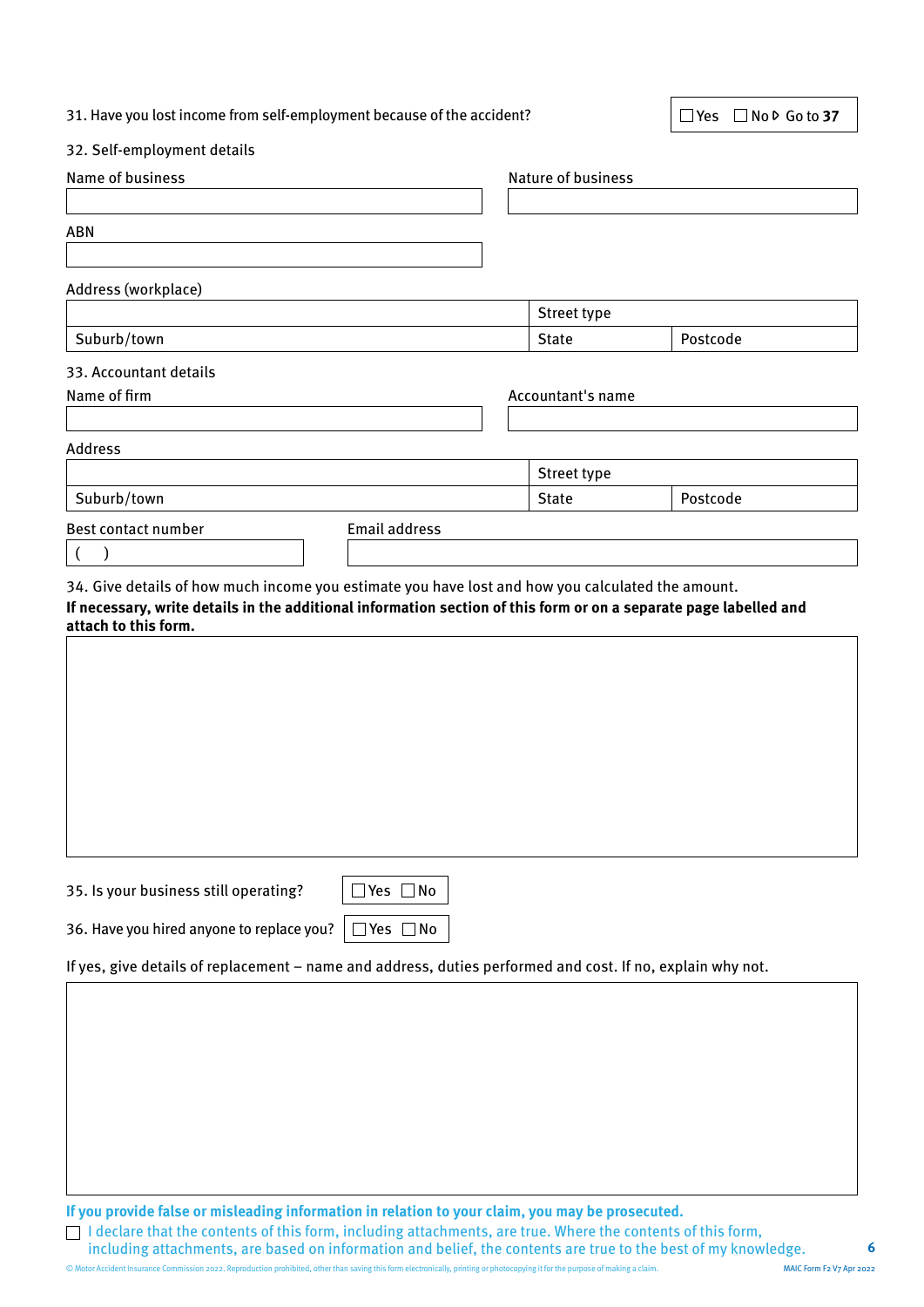| 37. Have you lost wages or salary, as an employee, because of the accident? | $\Box$ Yes $\Box$ No $\triangleright$ Go to 39 |  |
|-----------------------------------------------------------------------------|------------------------------------------------|--|
|-----------------------------------------------------------------------------|------------------------------------------------|--|

#### 38. Employment details

| Name of employer (company or organisation)                                                                                                                                                                    |                       | Contact person's name                 |  |  |  |  |
|---------------------------------------------------------------------------------------------------------------------------------------------------------------------------------------------------------------|-----------------------|---------------------------------------|--|--|--|--|
|                                                                                                                                                                                                               |                       |                                       |  |  |  |  |
| Address (workplace)                                                                                                                                                                                           |                       |                                       |  |  |  |  |
|                                                                                                                                                                                                               | Street type           |                                       |  |  |  |  |
| Suburb/town                                                                                                                                                                                                   | <b>State</b>          | Postcode                              |  |  |  |  |
| <b>Email address</b><br>Best contact number                                                                                                                                                                   |                       |                                       |  |  |  |  |
|                                                                                                                                                                                                               |                       |                                       |  |  |  |  |
| Usual weekly working hours                                                                                                                                                                                    |                       | Usual net (after tax) weekly earnings |  |  |  |  |
| Ordinary<br>Overtime                                                                                                                                                                                          | \$                    |                                       |  |  |  |  |
|                                                                                                                                                                                                               |                       |                                       |  |  |  |  |
| Description of duties                                                                                                                                                                                         |                       |                                       |  |  |  |  |
|                                                                                                                                                                                                               |                       |                                       |  |  |  |  |
| 39. Did you have a second job before the accident?                                                                                                                                                            |                       | $\square$ Yes<br>□No D Go to 41       |  |  |  |  |
| 40. Employment details - second job                                                                                                                                                                           |                       |                                       |  |  |  |  |
| Name of employer (company or organisation)                                                                                                                                                                    | Contact person's name |                                       |  |  |  |  |
|                                                                                                                                                                                                               |                       |                                       |  |  |  |  |
| Address (workplace)                                                                                                                                                                                           |                       |                                       |  |  |  |  |
|                                                                                                                                                                                                               | Street type           |                                       |  |  |  |  |
| Suburb/town                                                                                                                                                                                                   | <b>State</b>          | Postcode                              |  |  |  |  |
| <b>Email address</b><br>Best contact number                                                                                                                                                                   |                       |                                       |  |  |  |  |
|                                                                                                                                                                                                               |                       |                                       |  |  |  |  |
| Usual weekly working hours                                                                                                                                                                                    |                       | Usual net (after tax) weekly earnings |  |  |  |  |
| Ordinary<br>Overtime                                                                                                                                                                                          | \$                    |                                       |  |  |  |  |
|                                                                                                                                                                                                               |                       |                                       |  |  |  |  |
| Description of duties                                                                                                                                                                                         |                       |                                       |  |  |  |  |
|                                                                                                                                                                                                               |                       |                                       |  |  |  |  |
| 41. Before the accident, had you made any firm arrangements to start a new job, stop work, change duties, change<br>working hours or change earnings?                                                         |                       |                                       |  |  |  |  |
| $\Box$ Yes<br>  No<br><b>▷</b> Give details                                                                                                                                                                   |                       |                                       |  |  |  |  |
| If you provide false or misleading information in relation to your claim, you may be prosecuted.<br>declare that the contents of this form, including attachments, are true. Where the contents of this form, |                       |                                       |  |  |  |  |

including attachments, are based on information and belief, the contents are true to the best of my knowledge.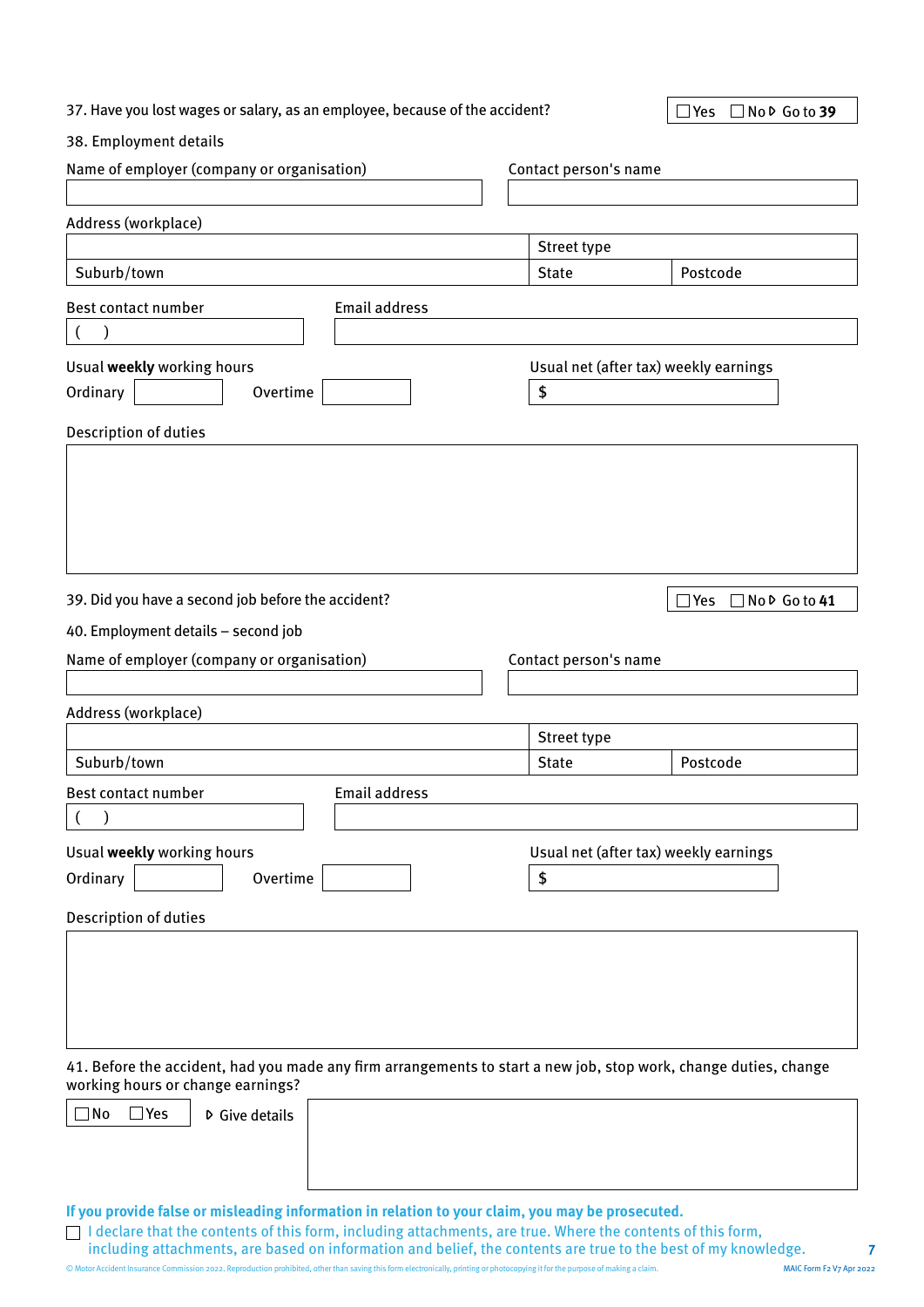42. Have you received (or will you receive) any money because of personal injuries, illnesses and disabilities either before or after the motor vehicle accident? (e.g. sick leave, holiday pay, social security benefits, workers' compensation, borrowed money or insurance payment)

No Yes

Give details

- If you received social security benefits, give your social security reference number;
- If workers' compensation, give the insurer's name and claim number;
- If you have borrowed money, give the lender's name and address;
- If you have received payment from an insurer, give the name and address of the insurer and the claim details.

## **6. Payment to you/offer of settlement**

43. Are you in a position to accept payment to finalise your claim?  $\Box$  Yes  $\Box$  Yes  $\Box$  No

If yes, please provide the details of the nature and extent of your loss and the amount that you would be willing to accept to finalise your claim. If no, please advise the reason in the box below.

**Please attach any receipts, documents, medical reports, photographs or other evidence to support your claim.**  Remember to keep a copy for your own records.

**If you provide false or misleading information in relation to your claim, you may be prosecuted.** 

 $\Box$  I declare that the contents of this form, including attachments, are true. Where the contents of this form, including attachments, are based on information and belief, the contents are true to the best of my knowledge.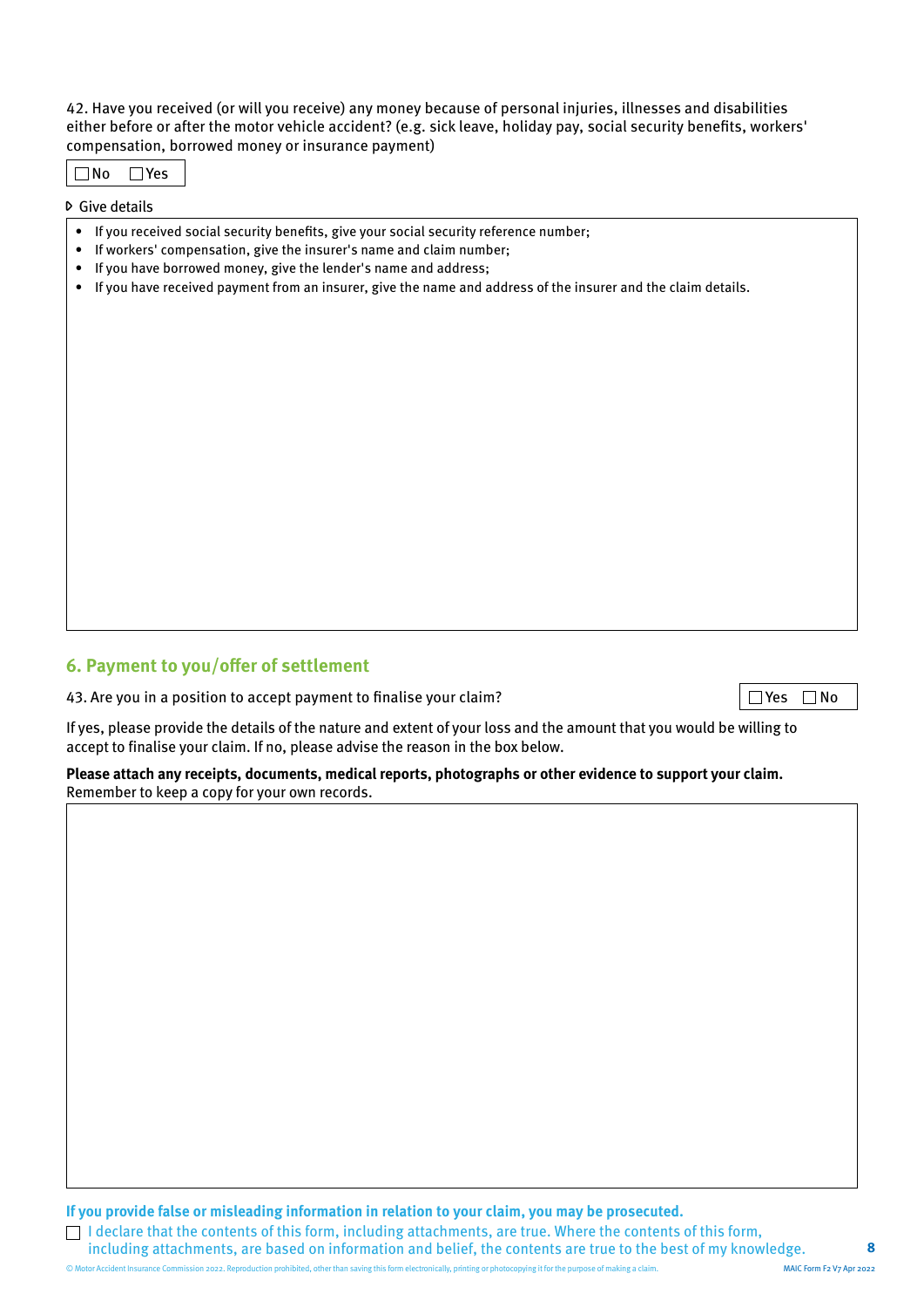## **7. Declaration**

#### **Protection of privacy**

- The information collected by this Additional Information Form, and throughout the course of your claim, is collected and handled in accordance with the Motor Accident Insurance Act 1994 and Motor Accident Insurance Regulation 2018, and may be disclosed to such bodies as the Motor Accident Insurance Commission (MAIC), the Nominal Defendant, and other insurers or parties involved in the assessment of your claim.
- The information is collected so as to encourage the speedy resolution of personal injury claims resulting from motor vehicle accidents and to assist MAIC in administering the statutory insurance scheme and carrying out its functions under the Motor Accident Insurance Act 1994 and Motor Accident Insurance Regulation 2018.
- You are able to gain access to the personal information held as provided by the *Privacy Act 1988* (C'th), or if the information is held by the Queensland Government, you are able to gain access to the information as provided by the *Information Privacy Act 2009*.

**Under Section 87U of the Motor Accident Insurance Act 1994 (Qld) a person can be fined up to 150 penalty units (which, as at 1 July 2021, is \$20,677.50) or be imprisoned for up to one (1) year for knowingly providing false or misleading statements and/or documents in and with this form and in connection with the claim generally. All information you provide in the Additional Information Form must be true to the best of your knowledge. Refer to the Penalties and Sentences Act 1992 (Qld) for the value of a penalty unit.**

I have read and understood the contents of this form, including attachments. By virtue of the provisions of the Oaths Act 1867, I declare that the contents of this form, including attachments, are true. Where the contents of this form, including attachments, are based on information and belief, the contents are true to the best of my knowledge. I understand that a person who provides a false matter in a declaration commits an offence.

| <b>Signature of:</b> $\Box$ Injured person or $\Box$ Agent of injured person or $\Box$ Substitute signatory    | Date | DD/MM/YYYY |  |  |
|----------------------------------------------------------------------------------------------------------------|------|------------|--|--|
|                                                                                                                |      |            |  |  |
| If signing as substitute signatory*:                                                                           |      |            |  |  |
| $\Box$ I confirm I have been directed by the injured person/agent to sign this form and I have legal capacity. |      |            |  |  |

| Taken and declared before me**                                                                          |                                      |                                                 |                                           |                    |  |  |
|---------------------------------------------------------------------------------------------------------|--------------------------------------|-------------------------------------------------|-------------------------------------------|--------------------|--|--|
| Signature of witness                                                                                    |                                      | Place                                           |                                           | DD/MM/YYYY<br>Date |  |  |
|                                                                                                         |                                      |                                                 |                                           |                    |  |  |
| Surname/family name of witness                                                                          |                                      | Given name/s of witness                         |                                           |                    |  |  |
| Address where claim form witnessed (include unit number (if applicable), street number and street name) |                                      |                                                 |                                           |                    |  |  |
|                                                                                                         |                                      |                                                 | Street type                               |                    |  |  |
| Suburb/town                                                                                             |                                      |                                                 | <b>State</b>                              | Postcode           |  |  |
| <b>Qualification of witness</b>                                                                         |                                      | Seal of office (if applicable)                  |                                           |                    |  |  |
|                                                                                                         |                                      |                                                 |                                           |                    |  |  |
| ± Details of agent of injured person (if applicable).<br>Surname/family name of agent                   |                                      | Given name/s of agent                           |                                           |                    |  |  |
|                                                                                                         |                                      |                                                 |                                           |                    |  |  |
| Address of agent                                                                                        |                                      |                                                 |                                           |                    |  |  |
|                                                                                                         |                                      |                                                 | Street type                               |                    |  |  |
| Suburb/town                                                                                             |                                      |                                                 | <b>State</b>                              | Postcode           |  |  |
| Best contact number                                                                                     | <b>Email address</b>                 |                                                 |                                           |                    |  |  |
|                                                                                                         |                                      |                                                 |                                           |                    |  |  |
| Relationship to the injured person                                                                      |                                      |                                                 | Reason why the injured person cannot sign |                    |  |  |
|                                                                                                         |                                      |                                                 |                                           |                    |  |  |
| ± Details of substitute signatory (if applicable)                                                       |                                      |                                                 |                                           |                    |  |  |
| Surname/family name of substitute signatory                                                             | Given name/s of substitute signatory |                                                 |                                           |                    |  |  |
|                                                                                                         |                                      |                                                 |                                           |                    |  |  |
| Relationship to the injured person/agent                                                                |                                      | Reason why the injured person/agent cannot sign |                                           |                    |  |  |
|                                                                                                         |                                      |                                                 |                                           |                    |  |  |
|                                                                                                         |                                      |                                                 |                                           |                    |  |  |

**\* For further information on who can be a substitute signatory, please visit [maic.qld.gov.au/substitute-signing-fact-sheet.](https://maic.qld.gov.au/wp-content/uploads/2022/04/maic-forms-fact-sheet-substitute-signatory.pdf) \*\* For further information on who can witness your signature, please visit [maic.qld.gov.au/witness-signing-fact-sheet.](https://maic.qld.gov.au/wp-content/uploads/2022/04/maic-forms-fact-sheet-physical-signing-and-witnessing.pdf) <sup>9</sup>**